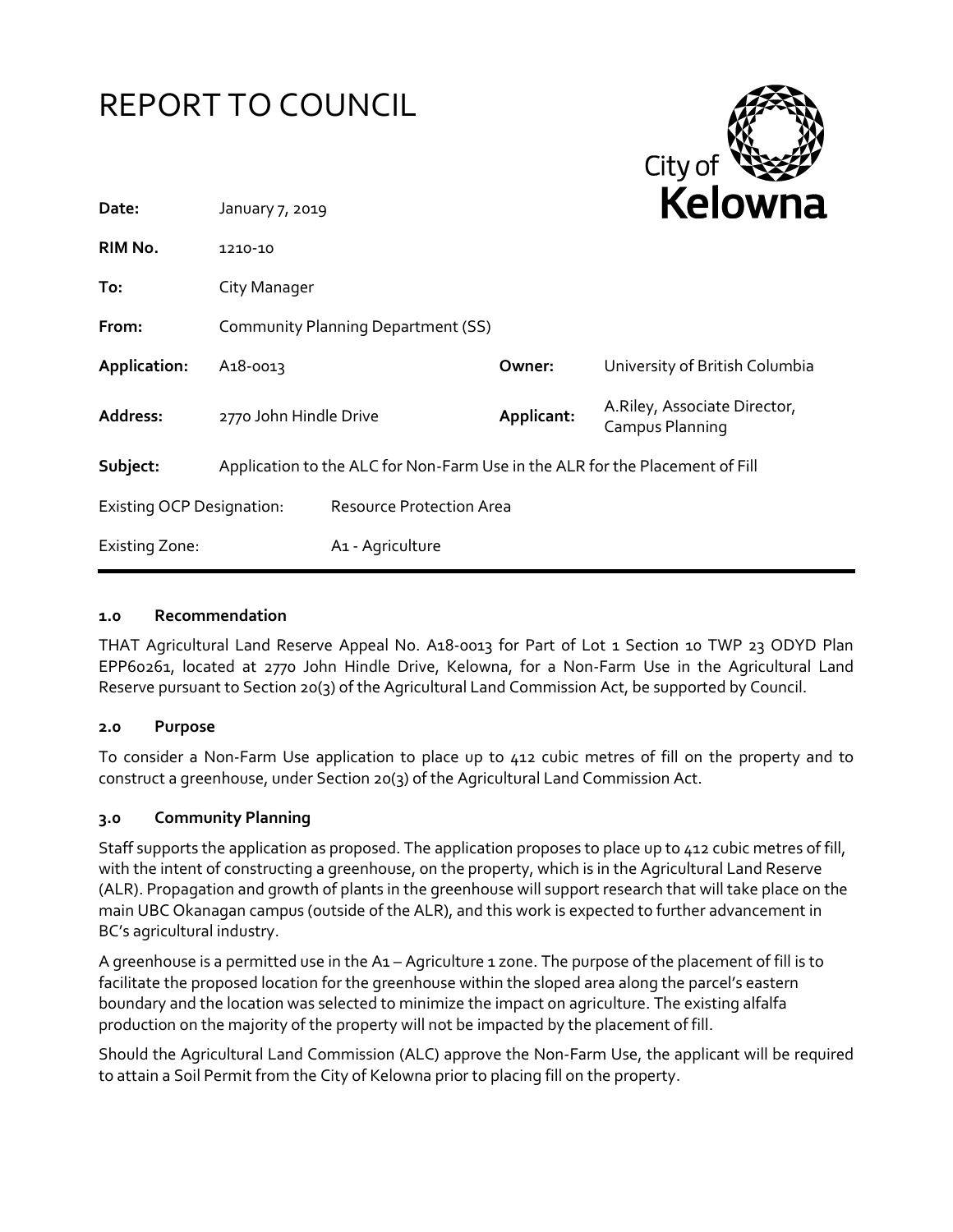# **4.0 Proposal**

# 4.1 Background

The subject property was purchased by the owner in 2010. The property was subsequently subdivided in 2016 as a result of the road dedication required for the extension of John Hindle Drive through the original parcel. Of the 37-hectare parcel approximately 26.2 hectares is farmed for alfalfa. Currently there are no existing structures on the site. The site area for the proposed greenhouse and outdoor growing space is not currently used for agricultural purposes.

The *Agricultural Land Commission Act*, Agricultural Land Reserve Use, Subdivision and Procedure Regulation (ALR Regulation) and ALC Bylaw No. 2 – Placement of Fill in the Agricultural Land Reserve define the legislation, procedures and thresholds for a non-farm use as it relates to placement of fill in the ALR, and it was determined this proposal requires a Non-Farm Use approval to proceed.

# 4.2 Project Description

The greenhouse proposal includes a 475 sq. m. greenhouse building, with a fenced outdoor growing area of 256 sq. m. as shown on the Attachment C – Site Plan. Additional outdoor growing activities will access part of the undisturbed native lands. Access to the greenhouse will be from the main UBC Okanagan campus to the east via an extension of a driveway from the Upper Campus Health Building. The proposed greenhouse design anticipates two possible future glasshouse additions, which could enable a further indoor growing area of 731 sq. m.

The greenhouse will be used for propagation and growth of research plants, and will not include any uses that would not be consistent with normal agricultural operations. All research analyses will take place in existing laboratories on the main UBC Okanagan campus. The greenhouse will not be used for classroom, lecture or teaching laboratory, and no scheduled classes or teaching activities will take place at the greenhouse facility. Further, neither the greenhouse nor the outdoor area to be filled will be used for cannabis production or research as this would not be consistent with section 2(2.5) of the ALR Regulation.

# 4.3 Site Context

The subject property is located in the McKinley, Sector of the City and is within the ALR. The Future Land Use of the property is Resource Protection Area (REP). It is zoned A1 – Agriculture 1 and is outside of the Permanent Growth Boundary. The property slopes downward from the northeast to southwest.

| Parcel Size: | 37 ha (91.67 acres)                                    |
|--------------|--------------------------------------------------------|
| Elevation:   | 476.0 to 435.0 metres above sea level (masl) (approx.) |

| Orientation | Zoning                                              | <b>ALR</b> | <b>Land Use</b>                    |
|-------------|-----------------------------------------------------|------------|------------------------------------|
| North       | A1 - Agricultural                                   | Yes        | Agriculture                        |
| East        | CD20 - Comprehensive University Development<br>Zone | No         | <b>Education and Research</b>      |
| South       | A1 - Agricultural                                   | Yes        | Agriculture / Rural<br>Residential |
| West        | A1 - Agricultural                                   | Yes        | Agriculture                        |

Adjacent land uses are as follows: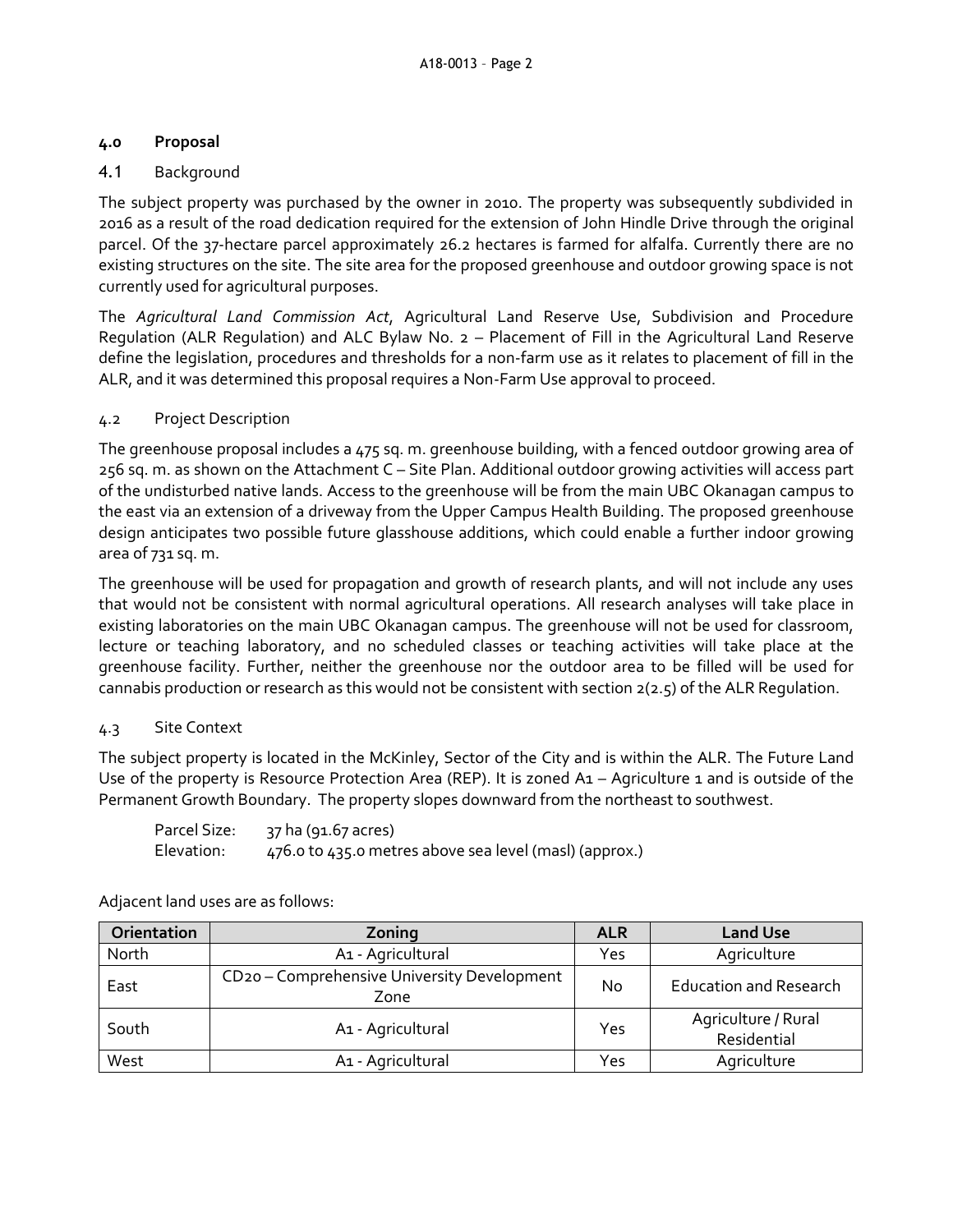



Map 2 – Agricultural Land Reserve

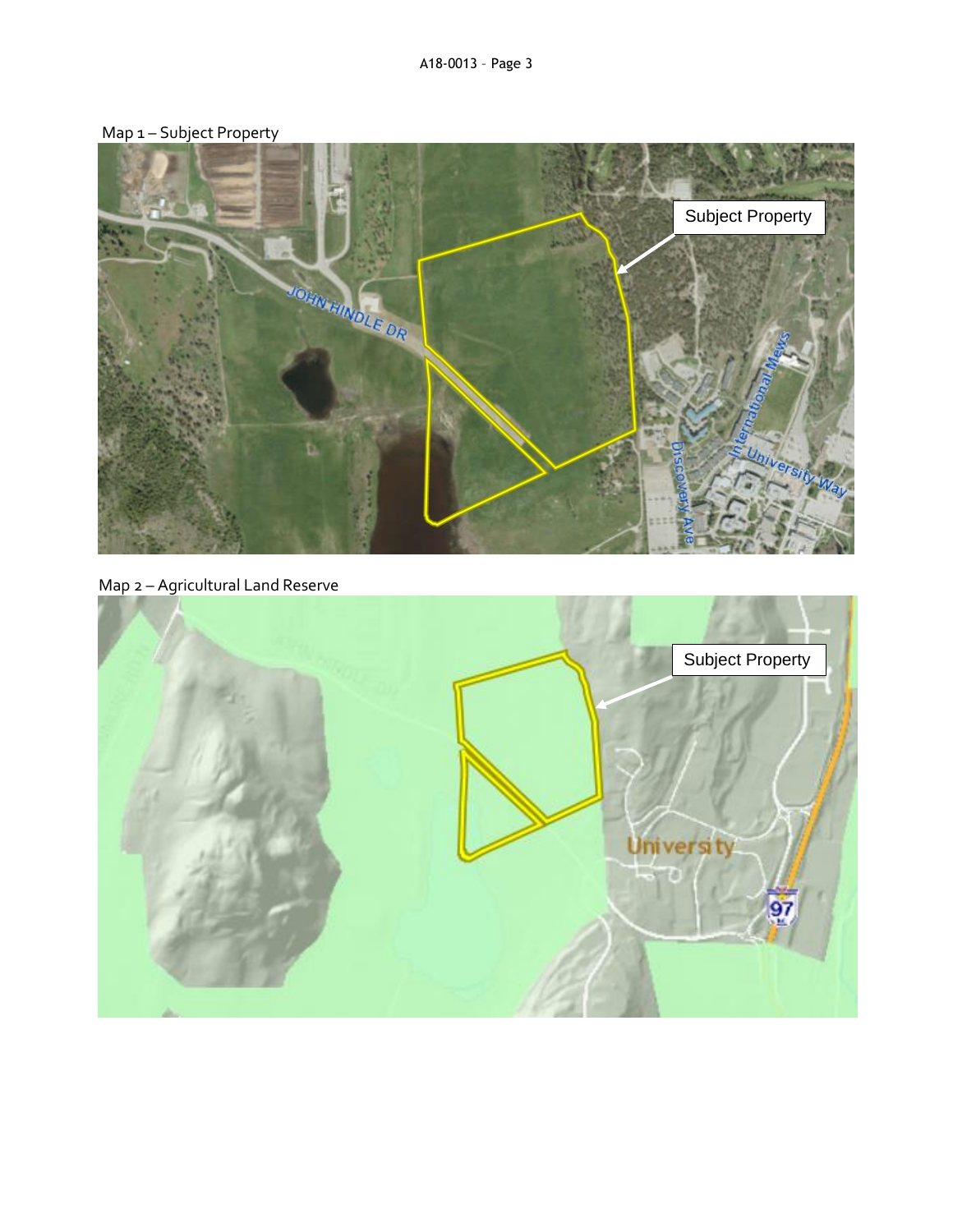#### **5.0 Current Development Policies**

#### 5.1 City of Kelowna Agriculture Plan (2017)

The recently adopted Agricultural Plan recommends several bylaw and policy changes meant to address concern over the non-farm use of ALR land. Specifically, the following updates to the Official Community Plan and Development Application Procedure Bylaw updates are recommended by the plan:

- 1. Restrict non-farm uses that do not directly benefit agriculture. Only support non-farm uses in farm areas that have a direct and ongoing benefit to agriculture or meet essential requirements of municipal government.
- 5.2 Kelowna Official Community Plan (OCP)

## **Goals for a Sustainable Future**

One of the main goals of the OCP is to: Enable healthy and productive agriculture. Promote healthy and productive agriculture through diverse strategies that protect farmlands and food production.

## **Agricultural Land Use Policies**

## **Objective 5.33 Protect and enhance local agriculture Policy .1 - Protect Agricultural Land.**

Retain the agricultural land base by supporting the ALR and by protecting agricultural lands from development, except as otherwise noted in the City of Kelowna Agricultural Plan. Ensure that the primary use of agricultural land is agriculture, regardless of parcel size.

# **Objective 5.33 Protect and enhance local agriculture Policy .6 - Non-Farm Uses.**

Support non-farm use applications on agricultural lands only where approved by the ALC and where the proposed uses:

- are consistent with the Zoning Bylaw and OCP;
- provide significant benefits to local agriculture;
- can be accommodated using existing municipal infrastructure;
- minimize impacts on productive agricultural lands;
- will not preclude future use of the lands for agriculture;
- will not harm adjacent farm operation

# 5.3 Agricultural Land Commission Act (ALCA)

# **Section 6 Purposes of the Commission**

The following are the purposes of the commission:

(a) to preserve agricultural land;

(b) to encourage farming on agricultural land in collaboration with other communities of interest;

(c) to encourage local governments, first nations, the government and its agents to enable and accommodate farm use of agricultural land and uses compatible with agriculture in their plans, bylaws and policies.

#### **6.0 Technical Comments**

Comments from referral agencies and departments are in Attachment A.